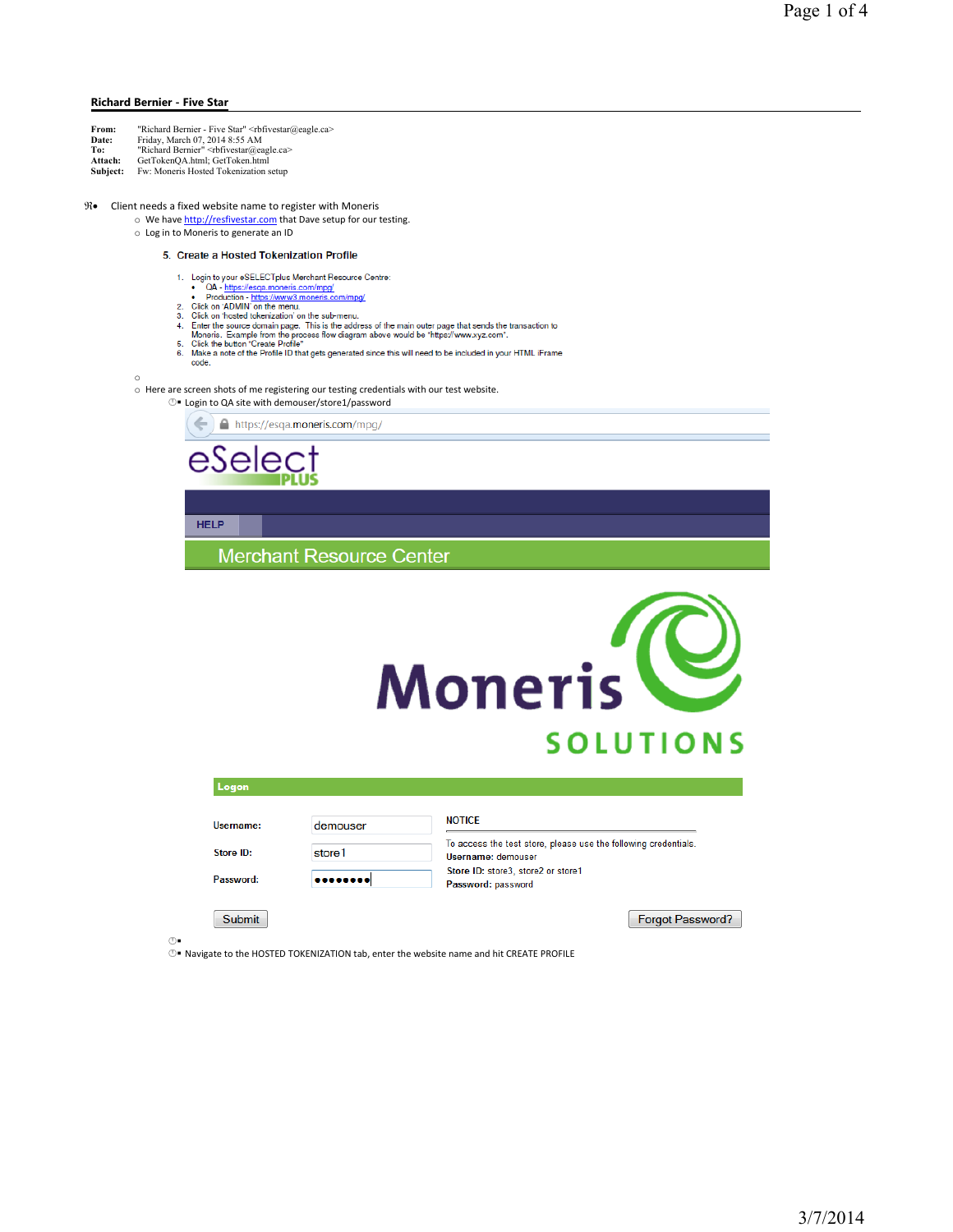|                                                                            | eSelec:                                                                                                                                                                                                                                                                                                                                                                                                                                                                                                                                                                           |                                                                                                                                                                                                                                                                                                                                  |  |
|----------------------------------------------------------------------------|-----------------------------------------------------------------------------------------------------------------------------------------------------------------------------------------------------------------------------------------------------------------------------------------------------------------------------------------------------------------------------------------------------------------------------------------------------------------------------------------------------------------------------------------------------------------------------------|----------------------------------------------------------------------------------------------------------------------------------------------------------------------------------------------------------------------------------------------------------------------------------------------------------------------------------|--|
|                                                                            | MY ACCOUNT<br><b>REPORTS</b><br><b>VAULT</b><br><b>ADMIN</b><br><b>TERMINAL</b><br><b>RECURRING</b>                                                                                                                                                                                                                                                                                                                                                                                                                                                                               |                                                                                                                                                                                                                                                                                                                                  |  |
|                                                                            | hosted config<br>hosted tokenization<br>  directpost config<br>add user<br>modify user                                                                                                                                                                                                                                                                                                                                                                                                                                                                                            |                                                                                                                                                                                                                                                                                                                                  |  |
|                                                                            | <b>Hosted Card Tokenization</b>                                                                                                                                                                                                                                                                                                                                                                                                                                                                                                                                                   |                                                                                                                                                                                                                                                                                                                                  |  |
|                                                                            | <b>Create Profile</b><br>To add a Hosted Card Tokenization profile-please complete the source demain and click 'Create Profile'.<br><b>Source Domain:</b><br>http://resfivestar.com<br><b>Create Profile</b>                                                                                                                                                                                                                                                                                                                                                                      |                                                                                                                                                                                                                                                                                                                                  |  |
|                                                                            | <b>Existing Profiles</b><br>To remove a profile click 'Remove' beside the profile id.                                                                                                                                                                                                                                                                                                                                                                                                                                                                                             |                                                                                                                                                                                                                                                                                                                                  |  |
|                                                                            | ⊕∎<br>1 enerates a PROFILE ID and shows it underneath but because this is a test user, it contains hundreds of registrations so you need to scroll down and find the one<br>just registered. Client will only have the 1.<br><b>MULHUUHHHHEAU</b><br>nttp://ppin.ioan.tpg<br>Remove                                                                                                                                                                                                                                                                                               |                                                                                                                                                                                                                                                                                                                                  |  |
|                                                                            | ht9SL9YEMKJUSC6<br>Remove<br>http://ppin.no-ip.org                                                                                                                                                                                                                                                                                                                                                                                                                                                                                                                                |                                                                                                                                                                                                                                                                                                                                  |  |
|                                                                            | ht8FJF1V87JJDSI<br>Remove<br>http://random.com                                                                                                                                                                                                                                                                                                                                                                                                                                                                                                                                    |                                                                                                                                                                                                                                                                                                                                  |  |
|                                                                            | htl8CNXFZYSU13Q<br>Remove<br>http://resfivestar.com                                                                                                                                                                                                                                                                                                                                                                                                                                                                                                                               |                                                                                                                                                                                                                                                                                                                                  |  |
|                                                                            | Remove<br>htQ1OUH57Y3FDBX<br>http://ritvbvm.orican.com                                                                                                                                                                                                                                                                                                                                                                                                                                                                                                                            |                                                                                                                                                                                                                                                                                                                                  |  |
|                                                                            | Remove<br>http://sims-dev.sfu.ca<br>ht5D4T6XY3SPYSV                                                                                                                                                                                                                                                                                                                                                                                                                                                                                                                               |                                                                                                                                                                                                                                                                                                                                  |  |
|                                                                            | Remove<br>htJCCPTZS1JPSC1<br>http://spa.makegoodmedia.ca<br>(1)                                                                                                                                                                                                                                                                                                                                                                                                                                                                                                                   |                                                                                                                                                                                                                                                                                                                                  |  |
| $\Re\bullet$<br>$\Re\bullet$<br>$\mathfrak{R} \bullet$<br>$\Re\bullet$     | 13Q†→ Make a note of this ID "htI8CNXFZYSU13Qâ€<br>$\mathbb{O}$ The combination of the website address and the ID makes the webpage that gets tokens work.<br>Now take a copy of GetToken.HTML page that will be released in our HOTEL folder and modify it to use this ID<br>Note, I will supply 2 HTML pages GetToken for clients and GetTokenQA for us to test with. The only difference is the Moneris web page address that it uses. Live vs Test.<br>Here is my QA version. Open it up using Notepad and change the ID= line to the one you just generated for this client. |                                                                                                                                                                                                                                                                                                                                  |  |
|                                                                            | <tr><br/><td align="right"><br/>Card Number </td></tr>                                                                                                                                                                                                                                                                                                                                                                                                                                                                                                                            | <br>Card Number                                                                                                                                                                                                                                                                                                                  |  |
| <br>Card Number                                                            |                                                                                                                                                                                                                                                                                                                                                                                                                                                                                                                                                                                   |                                                                                                                                                                                                                                                                                                                                  |  |
|                                                                            | ≺/td><br><td colspan="2"><br/><div id="monerisResponse"><br/>≺/div&gt;<br/><!-- CHANGE src ADDRESS AND ID TO POINT TO LIVE SITE AND CUSTOMER'S MONERIS ID #E8EBC9; --><br/><iframe <br="" id="monerisFrame" src="https://esqa.moneris.com/HPPtoken/index.php?id=&lt;mark&gt;htI8CNXFZYSU130&lt;/mark&gt;">frameborder='0' width="200px" hei</iframe></div></td>                                                                                                                                                                                                                   | <br><div id="monerisResponse"><br/>≺/div&gt;<br/><!-- CHANGE src ADDRESS AND ID TO POINT TO LIVE SITE AND CUSTOMER'S MONERIS ID #E8EBC9; --><br/><iframe <br="" id="monerisFrame" src="https://esqa.moneris.com/HPPtoken/index.php?id=&lt;mark&gt;htI8CNXFZYSU130&lt;/mark&gt;">frameborder='0' width="200px" hei</iframe></div> |  |
|                                                                            | ≺/td>                                                                                                                                                                                                                                                                                                                                                                                                                                                                                                                                                                             |                                                                                                                                                                                                                                                                                                                                  |  |
| $\mathfrak{R} \bullet$<br>$\mathfrak{R} \bullet$<br>$\mathfrak{R} \bullet$ | ≺/tr><br>Now FTP this file or get client to put this file on their website.<br>For our test site, we put it in the root folder.<br>So the address is http://resfivestar.com/GetToken.html<br>$m \chi$<br><b>INDUCED</b>                                                                                                                                                                                                                                                                                                                                                           |                                                                                                                                                                                                                                                                                                                                  |  |
|                                                                            | resfivestar.com/GetToken.html                                                                                                                                                                                                                                                                                                                                                                                                                                                                                                                                                     |                                                                                                                                                                                                                                                                                                                                  |  |
|                                                                            | <b>Vault Credit Card Entry</b>                                                                                                                                                                                                                                                                                                                                                                                                                                                                                                                                                    |                                                                                                                                                                                                                                                                                                                                  |  |
|                                                                            | <b>Card Number</b>                                                                                                                                                                                                                                                                                                                                                                                                                                                                                                                                                                |                                                                                                                                                                                                                                                                                                                                  |  |
|                                                                            | Expiry Date 01 -<br>$2014$ $\sim$                                                                                                                                                                                                                                                                                                                                                                                                                                                                                                                                                 |                                                                                                                                                                                                                                                                                                                                  |  |
|                                                                            | Get Token                                                                                                                                                                                                                                                                                                                                                                                                                                                                                                                                                                         |                                                                                                                                                                                                                                                                                                                                  |  |

- - If you set it up correctly you should be able to hit this site. Type in a credit card and get back what looks like a token in the card number field area.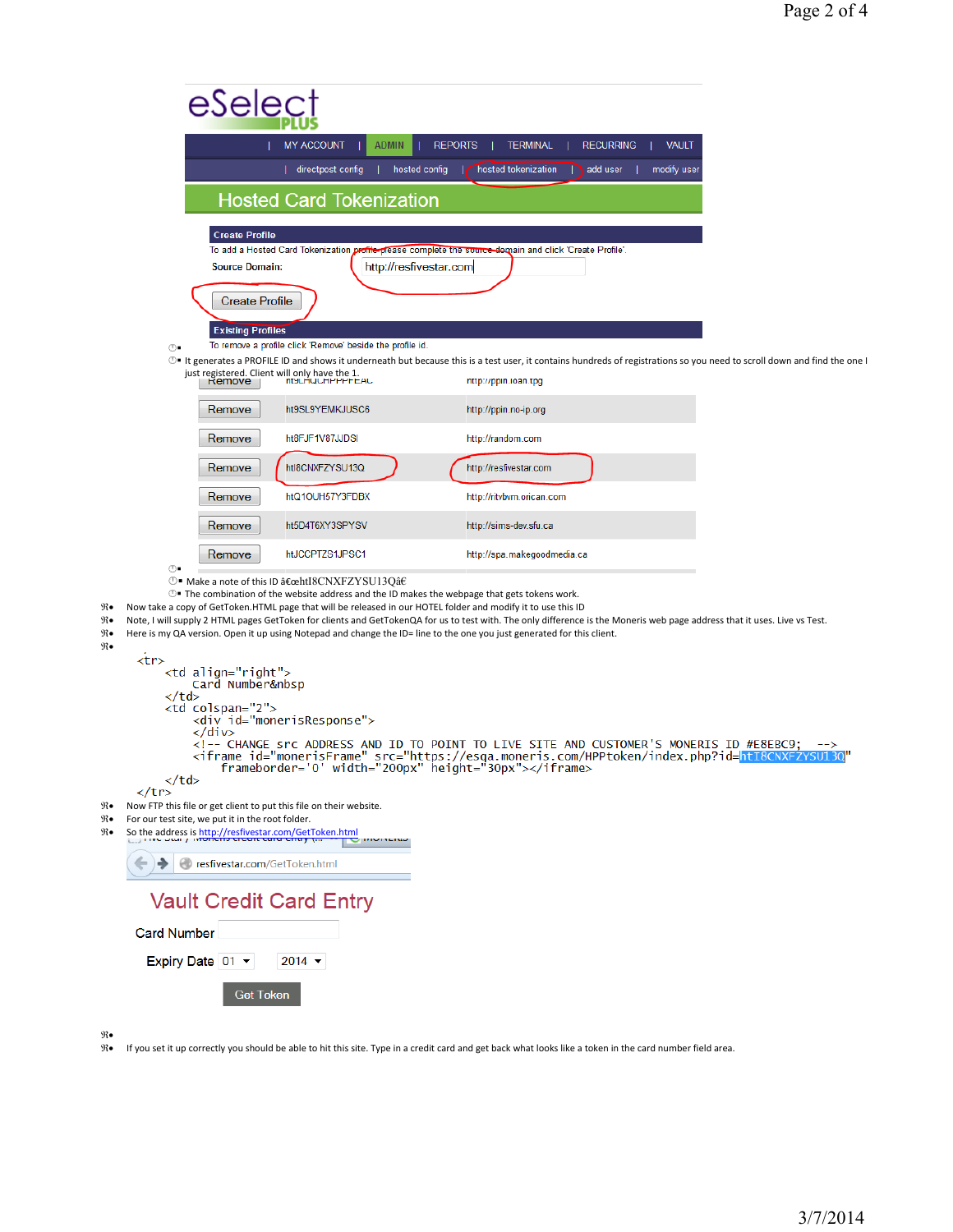|              | resfivestar.com/GetTokenQA.html                                                                                                                 |
|--------------|-------------------------------------------------------------------------------------------------------------------------------------------------|
|              |                                                                                                                                                 |
|              | <b>Vault Credit Card Entry</b>                                                                                                                  |
|              | https://esqa.moneris.com SENT<br>Card-001-ot-<br>Number QFzQoE334EGrfJhvOLYwtJupL-                                                              |
|              | undefined                                                                                                                                       |
|              | Expiry $_{01}$ $\sim$<br>$2014$ $\sim$<br>Date                                                                                                  |
|              | <b>Get Token</b>                                                                                                                                |
| $\Re\bullet$ |                                                                                                                                                 |
| $\Re\bullet$ | If you do it wrong, you get an error message.                                                                                                   |
|              | resfivestar.com/GetToken.html                                                                                                                   |
|              |                                                                                                                                                 |
|              | <b>Vault Credit Card Entry</b>                                                                                                                  |
|              |                                                                                                                                                 |
|              | https://esqa.moneris.com<br>Card Number SENT - 942-undefined-                                                                                   |
|              | invalid credentials                                                                                                                             |
|              | Expiry Date 01 v<br>$2014$ $\star$                                                                                                              |
|              |                                                                                                                                                 |
|              | <b>Get Token</b>                                                                                                                                |
| $\Re\bullet$ |                                                                                                                                                 |
| $\Re\bullet$ | You should be able to do all the above with Windermere today or tomorrow to get the all setup on the web side of things and show some progress. |
|              |                                                                                                                                                 |
|              |                                                                                                                                                 |

**<sup>1</sup>** Back on the pvx side, you need to tell CC profile where the website to enter credit card data is at.

| <b>Integration Code</b>                                              | <b>MONERI</b>                                                                                        | OK            |  |  |
|----------------------------------------------------------------------|------------------------------------------------------------------------------------------------------|---------------|--|--|
| <b>Description</b>                                                   | Moneris testing (store ppi / ppiguy)                                                                 |               |  |  |
| <b>Integration Method</b>                                            | MONERISCP - eSelect Plus (Chip & Pin)                                                                | <b>Delete</b> |  |  |
| <b>Request Timeout (Seconds)</b>                                     | 120                                                                                                  |               |  |  |
| <b>POS Confirmation Window?</b>                                      |                                                                                                      | Workstat      |  |  |
| On Arrival Post a                                                    | Pre-Auth                                                                                             | Acquire 1     |  |  |
| <b>Tender Retail</b><br>Append Track 1 and 2 Data                    | <b>Slip Print</b><br><b>Expiry Date</b><br>$\checkmark$<br>N-Don't Print<br>$\overline{\phantom{a}}$ | Exit          |  |  |
|                                                                      |                                                                                                      |               |  |  |
|                                                                      | <b>Print Card on Merchant Copy</b>                                                                   |               |  |  |
|                                                                      |                                                                                                      |               |  |  |
| <b>Moneris eSELECTplus</b>                                           | esga.moneris.com                                                                                     |               |  |  |
|                                                                      | store1                                                                                               |               |  |  |
| Payment Tech?<br><b>Host Address</b><br>Store ID<br><b>API Token</b> | ******                                                                                               |               |  |  |
| Moneris eSELECTplus Vault<br><b>Use Vault for Reservations</b>       |                                                                                                      |               |  |  |
| <b>Vault Host Address</b>                                            | https://esga.moneris.com/gateway2/servlet/MpgRequest                                                 |               |  |  |

⊕■<br>⊕■ Now in Reservation screen when creating a new reservation. The website will showup inside a pvx window where user will enter card data.